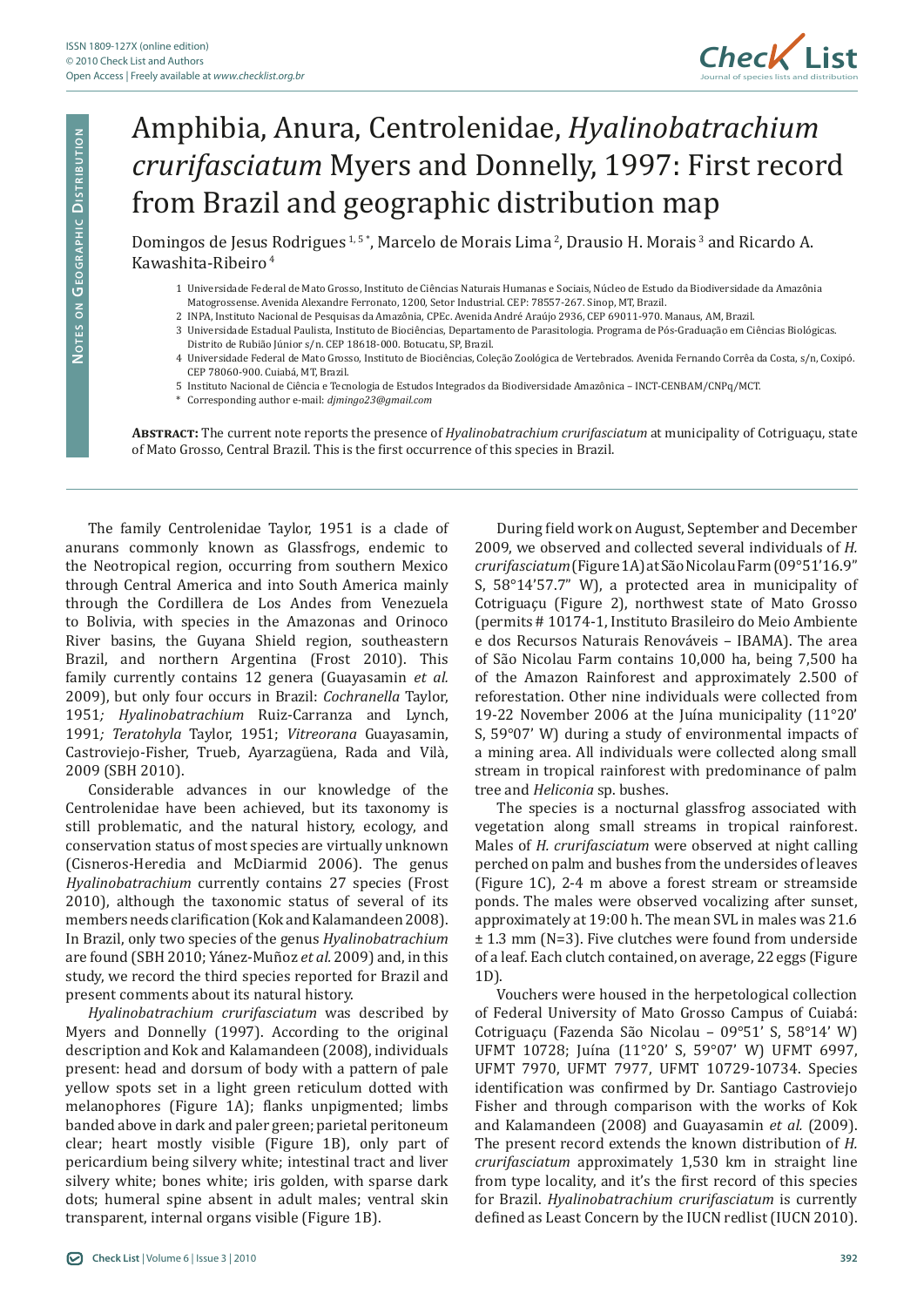

**Figure 1.** Individual of *Hyalinobatrachium crurifasciatum* collected in São Nicolau Farm, in the municipality of Cotriguaçú, state of Mato Grosso, Brazil. A) head and dorsum of body with a pattern of pale yellow spots set in a light green reticulum dotted with melanophores, B) Parietal peritoneum clear; heart mostly visible, C) Male calling from the undersides of leaves, and D) Clutch and tadpoles in development.



**Figure 2.** Known distribution of *Hyalinobatrachium crurifasciatum*  in South America (Brazil, Venezuela and Guyana). Triangles represent bibliographic records and circles represent specimens examined. 1) Granitic mountain (Tamacuari, Venezuela), Type locality (Myers and Donnelly 1997), 2) Kaieteur National Park, west-central Guyana (Kok and Kalamandeen 2008), 3) São Nicolau Farm, Municipality of Cotriguaçu, Mato Grosso state, Brazil (this study), and 4) Juína, Mato Grosso state, Brazil (this study).

However, in the proximities where the species was found, in the Mato Grosso state, there are great environmental impacts with the transformation of native forests in pasture. The presence of *H. crurifasciatum* and *Cochranella adenocheira* Harvey and Noonan, 2005 (Caldwell 2009; Toledo *et al.* 2009) from north of Mato Grosso state (south of Amazon Basin) suggests that new records and species are expected in Brazilian Amazon. The disjunct distribution of *H. crurifasciatum* is similar to that showed for another Centrolenid species (Yánez-Muñoz *et al.* 2009): *Hyalinobatrachium iaspidiense* Ayarzagüena, 1992.

**Acknowledgments:** Carla Lopes Velasquez and Ricardo Machiner helped during field expeditions. Santiago Castroviejo Fisher for the identification of specimens; and a anonymous reviewer for valuable comments and suggestions on manuscript; São Nicolau Farm for logistic support and Oficio Nacional das Florestas – ONF - Brazil for permission of access to the study area and Ministério da Ciência e Tecnologia / Conselho Nacional de Desenvolvimento Científico e Tecnológico (CNPq) CNPq nº 558225/2009-8 and 501408/2009-6) for financial support. Fellowships from CNPq to DJR. Instituto Brasileiro do Meio Ambiente e dos Recursos Naturais Renováveis (IBAMA) for collection permits. This is publication 01 in the NEBAM technical series.